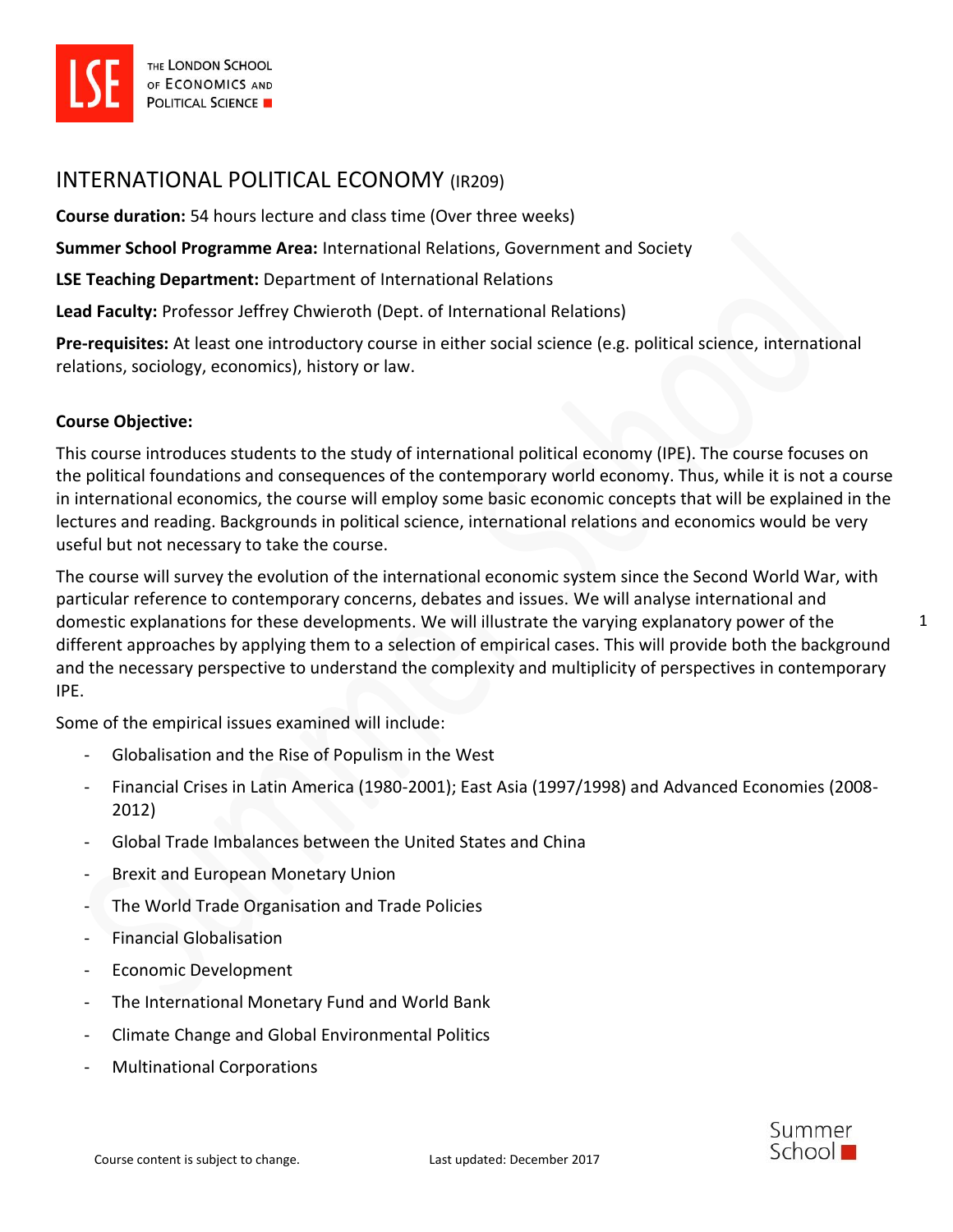

Regional Trade Agreements

Each of the twelve daily sessions for the course will consist of a long morning lecture, followed by a shorter seminar discussion in the afternoon.

# **Class Readings:**

IR209 is a Moodle-based course. Moodle is an electronic platform that can deliver course outlines, lecture outlines and reading to your desktop. The course outline will provide you with required reading for each topic (available electronically) as well as further supplementary reading (in many cases this will also be available electronically). We also list, though do not provide, relevant background chapters for each topic from three leading texts in the field. **You are strongly encouraged to purchase at least one of these and read it before the course begins, so as to familiarise yourself with the course material.** These texts are: Thomas Oatley, *International Political Economy: Interest and Institutions in the Global Economy* (Pearson/Longman, 5th edition, 2016), John Ravenhill (ed.), *Global Political Economy* (Oxford, 5th edition, 2016), and Jeffry Frieden, David Lake, and J. Lawrence Broz (eds.), *International Political Economy: Perspectives on Global Power and Wealth* (W.W. Norton, 6<sup>th</sup> edition, 2017).

Most of the additional reading consists of journal articles which you can obtain online from the LSE's Electronic Library. To make an obvious point: the more you read, the more you will get from the course.

# **Course Structure and Assessment:**

There will be twelve three-hour lectures and twelve 90 minute classes. An assessed essay will be due at the end of the second week of the course and summative final examination at the end of the course (Friday week 3).

The essay of up to 1500 words (bibliography not included, word-count must be stated on the first page of the essay) is to be submitted in **.doc** or **.pdf** format **(1MB max)** to the **Essay Folder** on the Moodle page by **Friday 29 June 2018 at 9:30am**. The Essay will count as 25% of the final mark. Students must answer a question from among those provided on the second day of lecture.

**Late submissions will be penalised at the rate of 2 points per hour. (Example – An essay submitted at 9:32am on 29 June could only achieve a maximum mark of 98). Papers received after 9:30am on Monday 2 July will not be marked and will receive a nil return ("zero").**

**Any late submission must be sent via email to your class teacher.**

The final exam will count as 75% of the final mark. The precise time and location of the final exam will be circulated during the programme.



2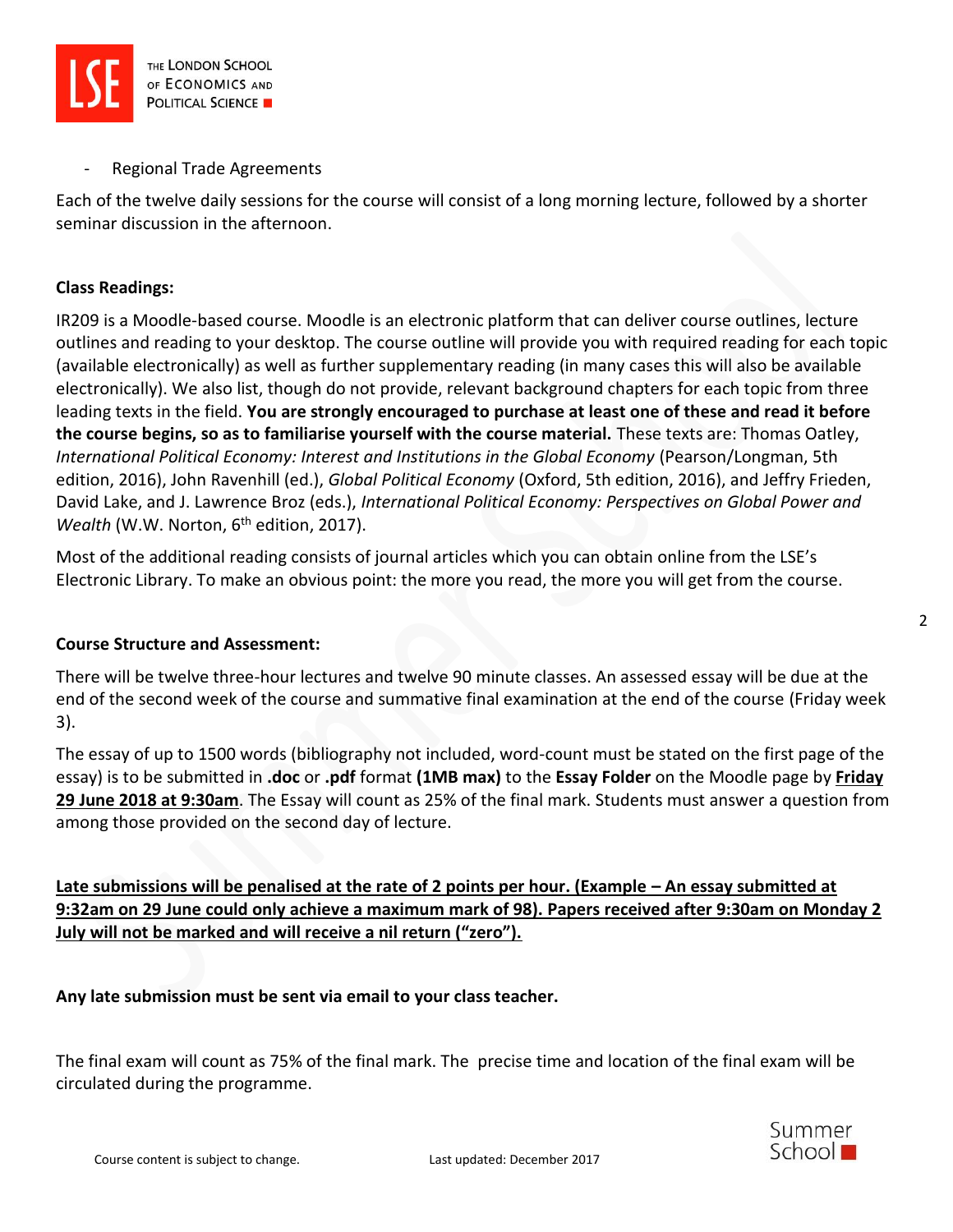

In addition, there will be one in-class formative assessment in the shape of evaluated presentations.

#### **Alternative Recommended Texts:**

For students who wish to read beyond the recommended texts, the following possibilities are suggested. These would be useful for any pre-reading a student may wish to do, or for supplementary reading.

- Paul Krugman and Maurice Obstfeld, *International Economics: theory and policy* (latest edition), Addison Wesley (a standard international economics text: non-technical sections only for noneconomists).
- Robert Gilpin, *Global Political Economy: understanding the international economic order*, Princeton University Press, 2001.
- David Held and Anthony McGrew (eds.), *The Global Transformations Reader: an introduction to the globalization debate*, Polity press, 2000.

#### **Exams from previous years:**

The previous three years' exam papers are good indicators of the kind of examinations you will sit in this course. Exam questions will follow the syllabus and will require a mix of the following:

- Knowledge of the relevant debates
- Analytical skills rather than purely descriptive skills
- Awareness of differing perspectives
- Use of case study material where relevant
- Easy and comprehensible narrative style
- Coherence of essay structure and argument

#### **Session 1: Introduction to the study of IPE**

Why is the study of IPE so distinct from the perspectives of other disciplines? How did the discipline emerge, and what new insights does it provide? Can economics be effectively integrated in to the rest of the social sciences discourse, and if so how? This session will introduce students to some of the conceptual and intellectual debates concerning IPE and what it seeks to achieve.

#### **Required reading:**

Oatley, Chapter 1.

Ravenhill, Chapter 1 (Ravenhill).

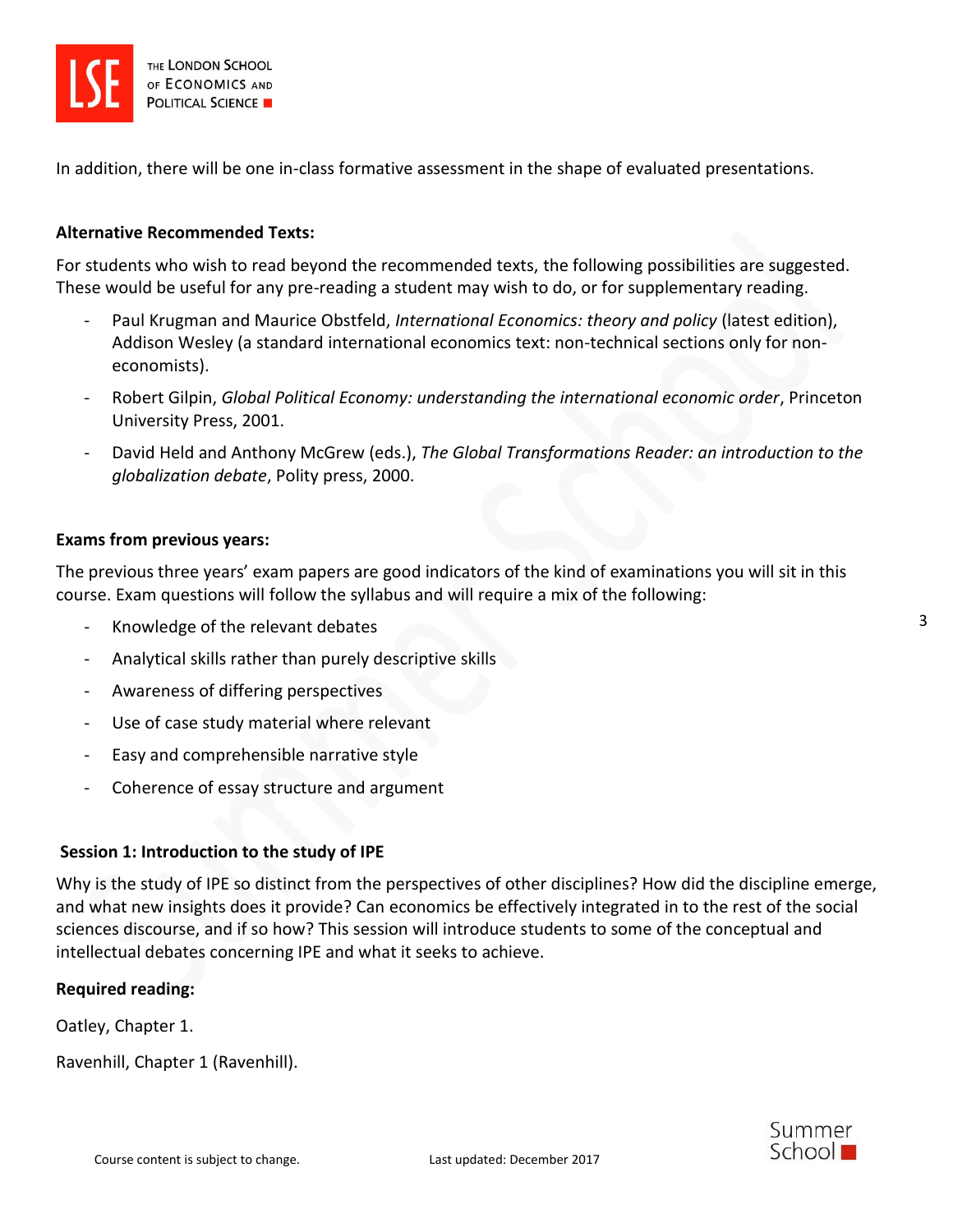

#### **Additional reading:**

Frieden, Lake, and Broz, Chapters 1 (Rogowski) and 3 (Krasner).

Ravenhill, Chapters 2 (Watson), 3 (Dupont and Aggarwal), and 4 (Hiscox).

Katzenstein, Keohane, and Krasner. (1998), "International Organization and the Study of World Politics", *International Organization* 52:4, pp. 645-685.

Keohane, R. (2009), ['The Old IPE and the New.'](https://gate2.library.lse.ac.uk/login?url=http://dx.doi.org/10.1080/09692290802524059) *Review of International Political Economy* 16(1): 34-46.

Mastanduno, M. (2009), "System Maker and Privilege Taker: U.S. Power and the International Political Economy", *World Politics* 61(1): 121-154.

Krugman & Obstfeld, "Introduction: What is International Economics About?" pp.1-8.

Robert Gilpin (1987), *The Political Economy of International Relations*, Princeton University Press , pp.8-24.

Cohen, Benjamin J. (2008), *International Political Economy: An Intellectual History*. Princeton University Press.

Martin, L.L., and B.A. Simmons. (2013), "International Organizations and Institutions", in W. Carlsnaes, T. Rise, and B.A. Simmons (Eds.), *Handbook of International Relations*, 2nd Edition. SAGE Publications.

#### **Seminar questions:**

- 1. What are the main perspectives on international political economy, and why is the study of IPE so difficult?
- 2. Can domestic and international theories of political economy be reconciled?

# **Session 2: The establishment of the post-war institutional system**

The post war international institutional system was agreed amongst nation states with little or no discussion with private or non-state interests. The structure that emerged placed nation states at the heart of the institutional process, and this has played out in certain very specific ways. This session will review how the system came into being, some of the basic concepts and principles that underpinned it, and some of the problems it encountered, particularly in areas where states had little familiarity or expertise with dealing with issues, especially in trade and commercial practices.

#### **Required reading:**

Ikenberry, John (1992), 'A World Economy Restored: Expert Consensus and the Anglo-American Postwar Settlement', *International Organization* 46:1, pp. 289-321.

Oatley, Chapter 1: "The Global Economy in Historical Context" and Chapter 10.

Ravenhill, Chapter 8 (Helleiner).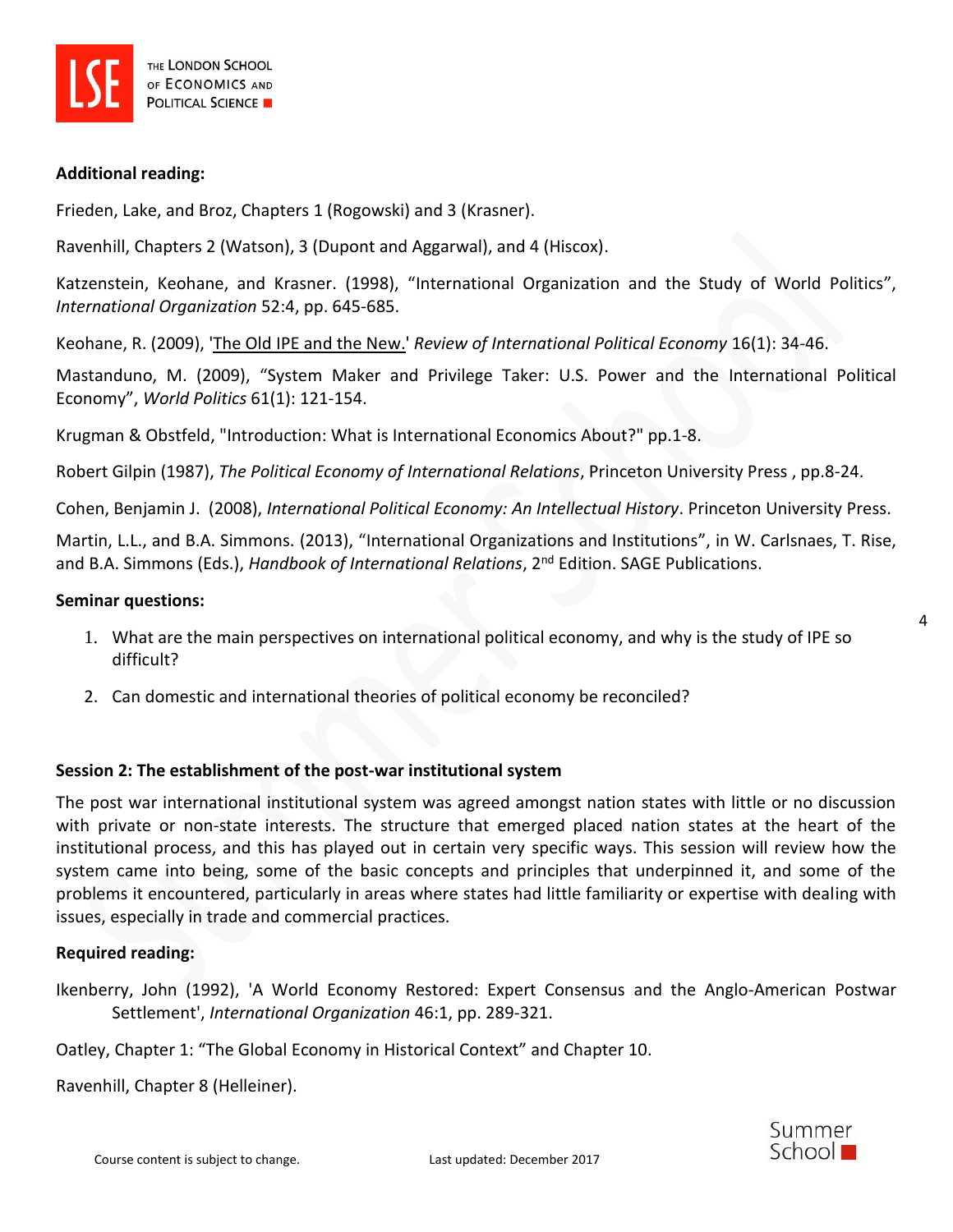

#### **Additional reading:**

- Ruggie, J. G. (1982), "International Regimes, Transactions and Change: Embedded Liberalism in the Postwar Economic Order", *International Organization,* 36:2, pp. 379-415.
- Odell, J. (1988), "From London to Bretton Woods: Sources of Change in Bargaining Strategies and Outcomes," *Journal of Public Policy*, July-December, pp. 287-316.

Gilpin, *Global Political Economy*, Chapters 6, 7, 8, 9, and 10.

Milner, H. (1997), *Interests, institutions, and information*, Princeton University Press, Chapter 5.

#### **Seminar questions:**

- 1. What are the major intellectual influences that shaped the post war order?
- 2. What are the strengths and weaknesses of the theory of hegemonic stability in terms of its ability to explain the post war international institutional system?

#### **Session 3: From GATT to WTO: The Uruguay Round and the WTO as an institution**

The Uruguay round agreement and the creation of the WTO was heralded as the most significant international institutional event since the creation of the United Nations. This session will consider why this was so, what the new WTO was meant to achieve, and how these developments fit into the broader scheme of things at the international and domestic levels.

#### **Required reading:**

Oatley, Chapter 2.

Ravenhill, Chapter 5 (Capling and Trommer).

Frieden, Lake, and Broz, Chapter 4 (Davis).

#### **Additional reading:**

Frieden, Lake, and Broz, Chapters 8 (Bailey, Goldstein, and Weingast), 22 (Baldwin), and 30 (Ehrlich).

- Woolcock, S. (2012), 'The Evolution of the International Trading System.' In Heydon, K. and Woolcock, S. *[The](https://www.dawsonera.com/guard/protected/dawson.jsp?name=https://lse.ac.uk/idp&dest=http://www.dawsonera.com/depp/reader/protected/external/AbstractView/S9781409408369)  [Ashgate Research Companion for International Trade Policy.](https://www.dawsonera.com/guard/protected/dawson.jsp?name=https://lse.ac.uk/idp&dest=http://www.dawsonera.com/depp/reader/protected/external/AbstractView/S9781409408369)*
- Hoekman, Bernard, et. al. (2002) *The World Trade Organization,* available at [http://documents.worldbank.org/curated/en/805981468763835259/Development-trade-and-the-](http://documents.worldbank.org/curated/en/805981468763835259/Development-trade-and-the-WTO-a-handbook)[WTO-a-handbook](http://documents.worldbank.org/curated/en/805981468763835259/Development-trade-and-the-WTO-a-handbook)

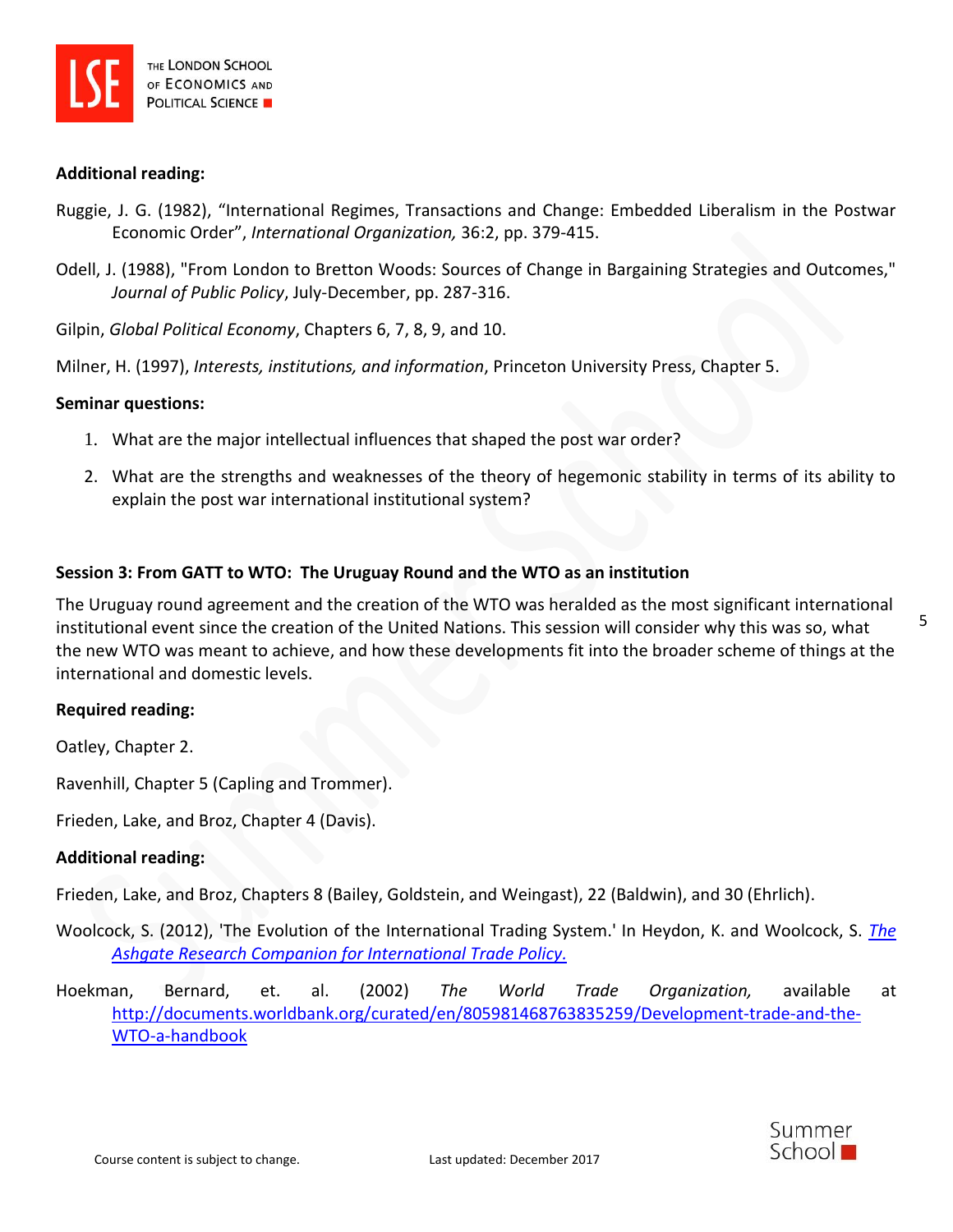

Goldstein, J.L., D. Rivers, and M. Tomz. (2007), 'Institutions in International Relations: Understanding the Effects of the GATT and the WTO on World Trade'. *International Organization*, 61 no 1 p. 37-67.

Irwin, Douglas A. 1995, "[The GATT in Historical Perspective.](https://gate2.library.lse.ac.uk/login?url=http://www.jstor.org/stable/2117941)" *American Economic Review,* 85(2): 323-28.

Krugman and Obstfeld, *International Economics: theory and policy (6th edition)*, Chapter 11 (pp.276-292).

- Hocking, B. (2004): 'Changing the Terms of Trade Policy Making: from the "Club" to the "Multistakeholder" Model,' *World Trade Review* 3 (1), pp. 3-26
- Gallagher, Kevin P. (2007), 'Understanding Developing Country Resistance to the Doha Round', *Review of International Political Economy* 15(1): 62-85.
- Narlikar, Amrita. (2006), "[Fairness in International Trade Negotiations: Developing Countries in the GATT and](https://gate2.library.lse.ac.uk/login?url=http://dx.doi.org/10.1111/j.1467-9701.2006.00833.x)  [WTO.](https://gate2.library.lse.ac.uk/login?url=http://dx.doi.org/10.1111/j.1467-9701.2006.00833.x)" *The World Economy* 29(8): 1005-1029.
- Milner, H. (2013), "International Trade", in W. Carlsnaes, T. Rise, and B.A. Simmons (Eds.), *Handbook of*  International Relations, 2<sup>nd</sup> Edition. SAGE Publications.

#### **Seminar questions:**

- 1. Why was the Uruguay round and the creation of the WTO considered to be the most important international institutional development since the Second World War?
- 2. Is the WTO the appropriate forum for minimum harmonised global standards pertaining to Trade-Related Intellectual Property, labour standards and environmental standards?

# **Session 4: IMF and World Bank in the international system**

We consider the debate over the nature and effects of IMF and World Bank lending and the policy conditionality that is usually attached to such lending. The IMF in particular has come under severe criticism and scrutiny in recent years. We discuss the continuing debate over whether the governance structure of these institutions is legitimate and how they should be reformed.

#### **Required reading:**

Woods, Ngaire, (2010), "Global Governance after the Financial Crisis: A New Multilateralism or the Last Grasp of the Great Powers?", *Global Policy* 1 (1): 51-63.

Weaver, Catherine, 'The World's Bank and the Bank's World', *Global Governance* 13:4 (2007) pp. 493-512.

Frieden, Lake, and Broz, Chapter 32 (Frieden).

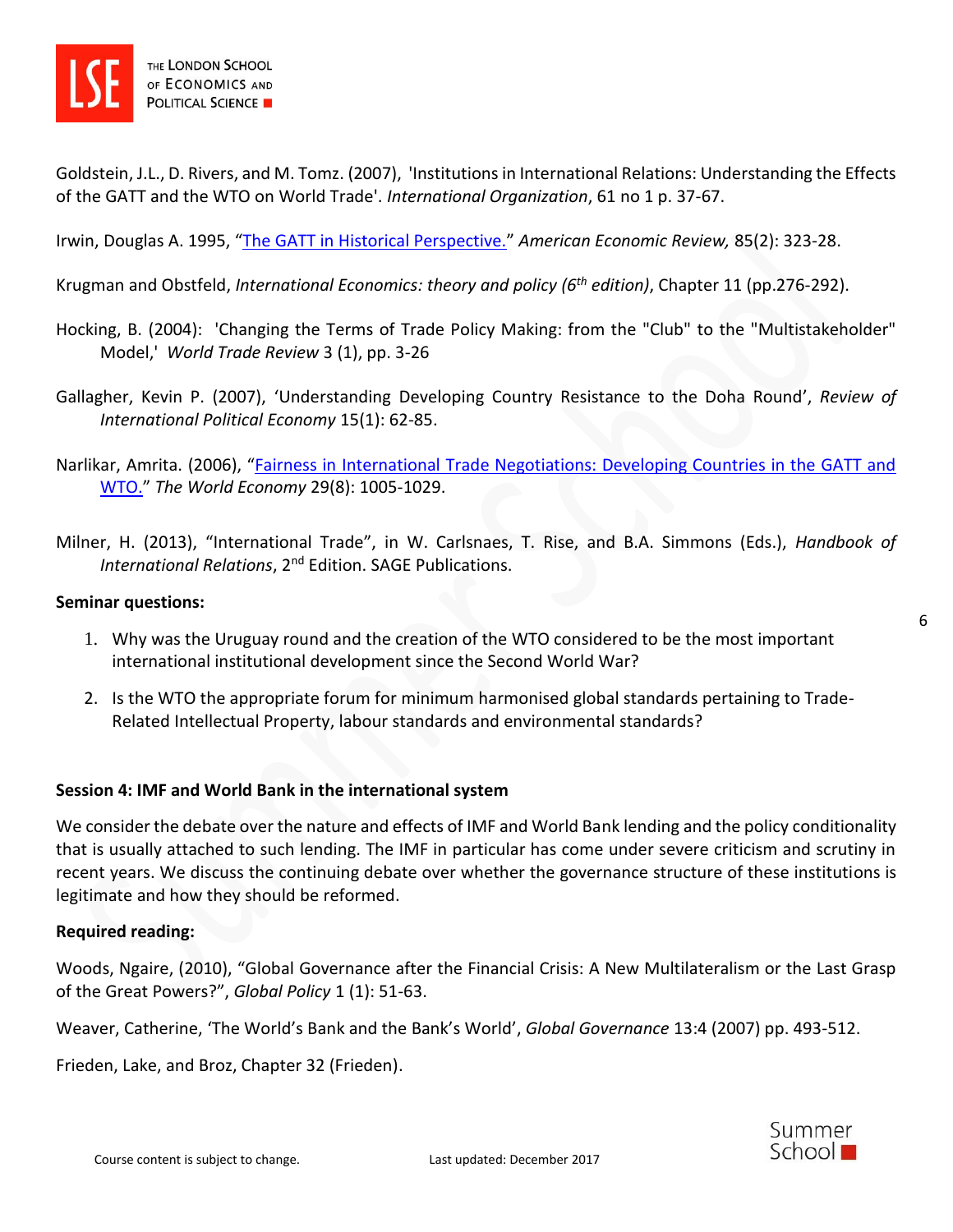

### **Additional reading:**

- Reinhart, Carmen M., and Christoph Trebesch. (2015), "The International Monetary Fund: 70 Years of Reinvention," NBER Working Paper No. 21805 Available at <http://www.nber.org/papers/w21805.pdf>
- Grabel, Ilene. (2011), "Not your grandfather's IMF: global crisis, 'productive incoherence' and developmental policy space," *Cambridge Journal of Economics*, vol. 35, no.5: 805-830. <http://cje.oxfordjournals.org/content/35/5/805.full.pdf+html>
- Boughton, James M. (2004), ['The IMF and the Force of History: Ten Events and Ten Ideas that have Shaped the](http://www.imf.org/external/pubs/ft/wp/2004/wp0475.pdf)  [Institution'](http://www.imf.org/external/pubs/ft/wp/2004/wp0475.pdf) IMF Working Paper No. 04/75 Available at [http://www.imf.org/external/pubs/ft/wp/2004/wp0475.pdf.](http://www.imf.org/external/pubs/ft/wp/2004/wp0475.pdf)

Woods, Ngaire. (2006), *The Globalizers: The IMF, the World Bank, and their Borrowers.* Cornell University Press*.* 

Martinez-Diaz, Leonardo. (2009), Toward a Grand Bargain on World Bank Reform, Brookings Institution, Available at<https://www.brookings.edu/articles/toward-a-grand-bargain-on-world-bank-reform/>

Vestergaard, Jakob, and Robert H. Wade. (2013), "Protecting Power: How Western States Retain the Dominant Voice in the World Bank's Governance," *World Development*, vol. 46: 153-164.

Mohan, Rakesh and Muneesh Kapur. (2015). "Emerging Powers and Global Governance: Whither the IMF?" IMF Working Paper WP/15/219 **Available** at <http://www.imf.org/external/pubs/ft/wp/2015/wp15219.pdf>

#### **Seminar questions:**

- 1. Are IMF and World Bank lending programmes politically flawed?
- 2. Does the US dominate the IMF and World Bank? Should it?

#### **Session 5: Development, the international system and domestic institutions: East Asia and Latin America**

Why are some countries rich and others poor? Why, specifically, did East Asia's postwar growth experience differ so dramatically from that of the rest of the developing world? What were the relative importance of international and domestic factors in economic policy choices and outcomes? Why have contemporary economists placed so much emphasis upon the role of domestic institutions in economic development? How have the global financial crisis and the rise of China shaped development thinking?

#### **Required reading:**

Oatley, chapters 6-7.

Ravenhill, chapters 12 (Wade) and 13 (Phillips).



7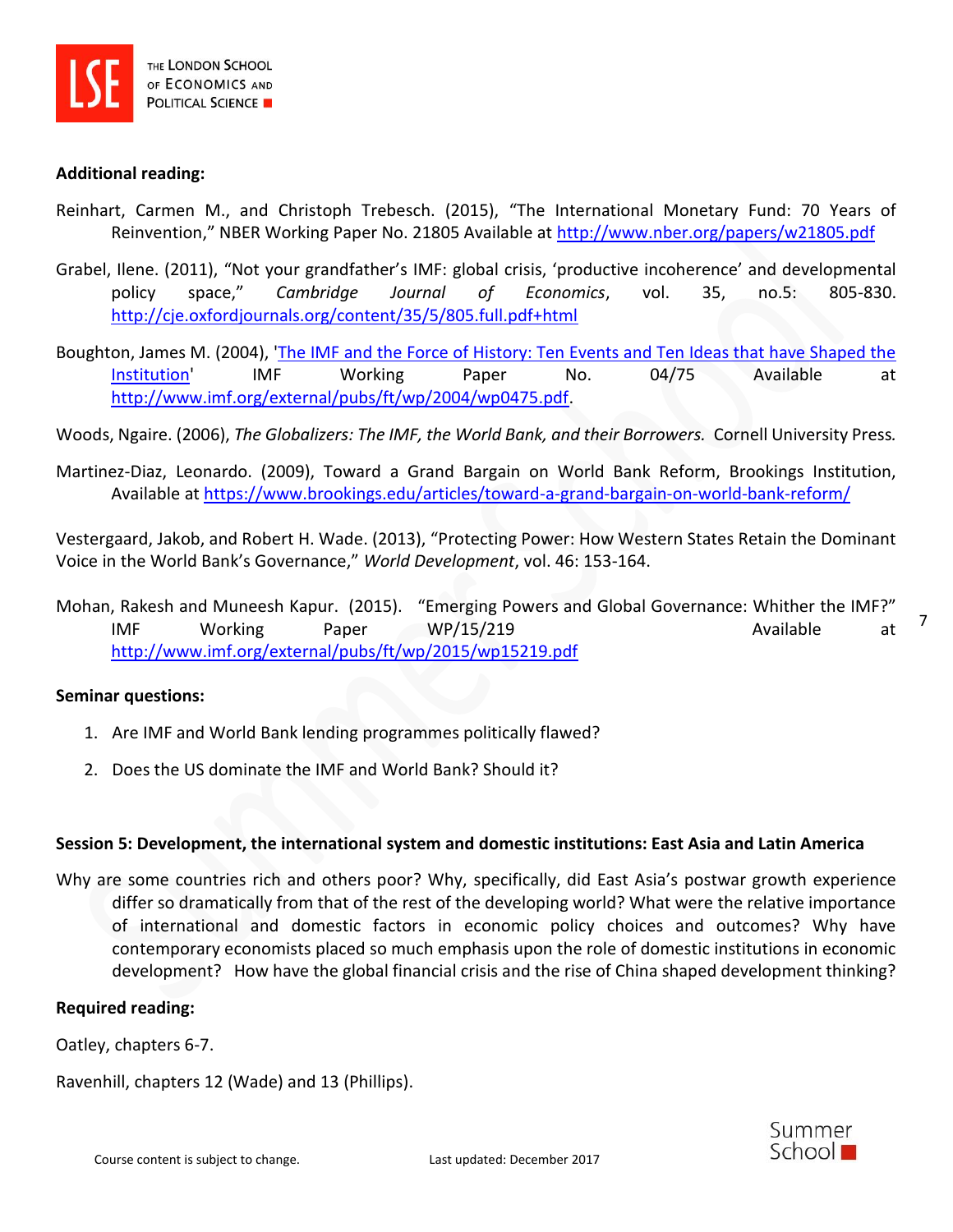

Frieden, Lake, and Broz, chapter 7 (Acemoglu).

# **Additional reading:**

Keefer, P. (2004) Frieden, Lake, and Broz, chapters 26 (Milanovic), 27 (Rodrik), and 28 (Sokoloff and Engerman).

- "What Does Political Economy Tell Us about Economic Development—and Vice Versa?" *World Bank Working Paper No. 3250,* at: [http://documents.worldbank.org/curated/en/180031468761657930/What-does](http://documents.worldbank.org/curated/en/180031468761657930/What-does-political-economy-tell-us-about-economic-development-and-vice-versa)[political-economy-tell-us-about-economic-development-and-vice-versa](http://documents.worldbank.org/curated/en/180031468761657930/What-does-political-economy-tell-us-about-economic-development-and-vice-versa) (more difficult)
- Zhao, S.(2010): '[The China Model: Can it Replace the Western Model of Modernization?](https://gate2.library.lse.ac.uk/login?url=http://dx.doi.org/10.1080/10670561003666061)', *Journal of Contemporary China*, 19(65): 419-436.
- Kennedy, S. (2010), '[The Myth of the Beijing Consensus](https://gate2.library.lse.ac.uk/login?url=http://dx.doi.org/10.1080/10670561003666087)', *Journal of Contemporary China*, 19(65): 461-477.
- Dadush, U. and Shaw, W. (2011), *[How Emerging Markets are Reshaping Globalization](http://carnegieendowment.org/files/juggernaut_final.pdf)*. Brookings/Carnegie Endowment: [Chapter1](https://library-2.lse.ac.uk/e-lib/e_course_packs/IR450/IR450_34939.pdf)
- Gourevitch, Peter. (2008), "The Role of Politics in Economic Development," *Annual Review of Political Science* 11:137-159.
- Rodrik, Dani. (2004), "[Rethinking Economic Growth in Developing Countries](https://drodrik.scholar.harvard.edu/publications/rethinking-economic-growth-developing-countries)," The Luca d'Agliano Lecture for 2004: available at: [http://ksghome.harvard.edu/~drodrik/Luca\\_d\\_Agliano\\_Lecture\\_Oct\\_2004.pdf](http://ksghome.harvard.edu/~drodrik/Luca_d_Agliano_Lecture_Oct_2004.pdf)

Williamson, John. 2010, "The Impact of the Financial Crisis on Development Thinking," Max Fry Annual Lecture delivered at the University of Birmingham, United Kingdom, October 13, 2010. Available at <http://www.piie.com/publications/papers/williamson20101013.pdf>

#### **Seminar questions:**

- 1. Do international or domestic factors explain why some countries have developed and others have not?
- 2. Is there such thing as a "Beijing consensus?" If so, why is it attractive and does it represent an alternative to the "Washington consensus"?

# **Session 6: The IPE of the global environment**

Global environmental concerns are the one major issue on which nations have to cooperate. Yet nation states are reluctant to commit to institutional and other arrangements that would constrain national policy autonomy, and often prefer to address environmental problems directly. Yet the global environmental agenda is growing constantly, and the politics and science of debates surrounding environmental issues are growing more complex and difficult to manage. This session will look at what some of the issues on the agenda are, how national and international systems prefer to respond, and discuss whether these approaches will solve these problems or not.

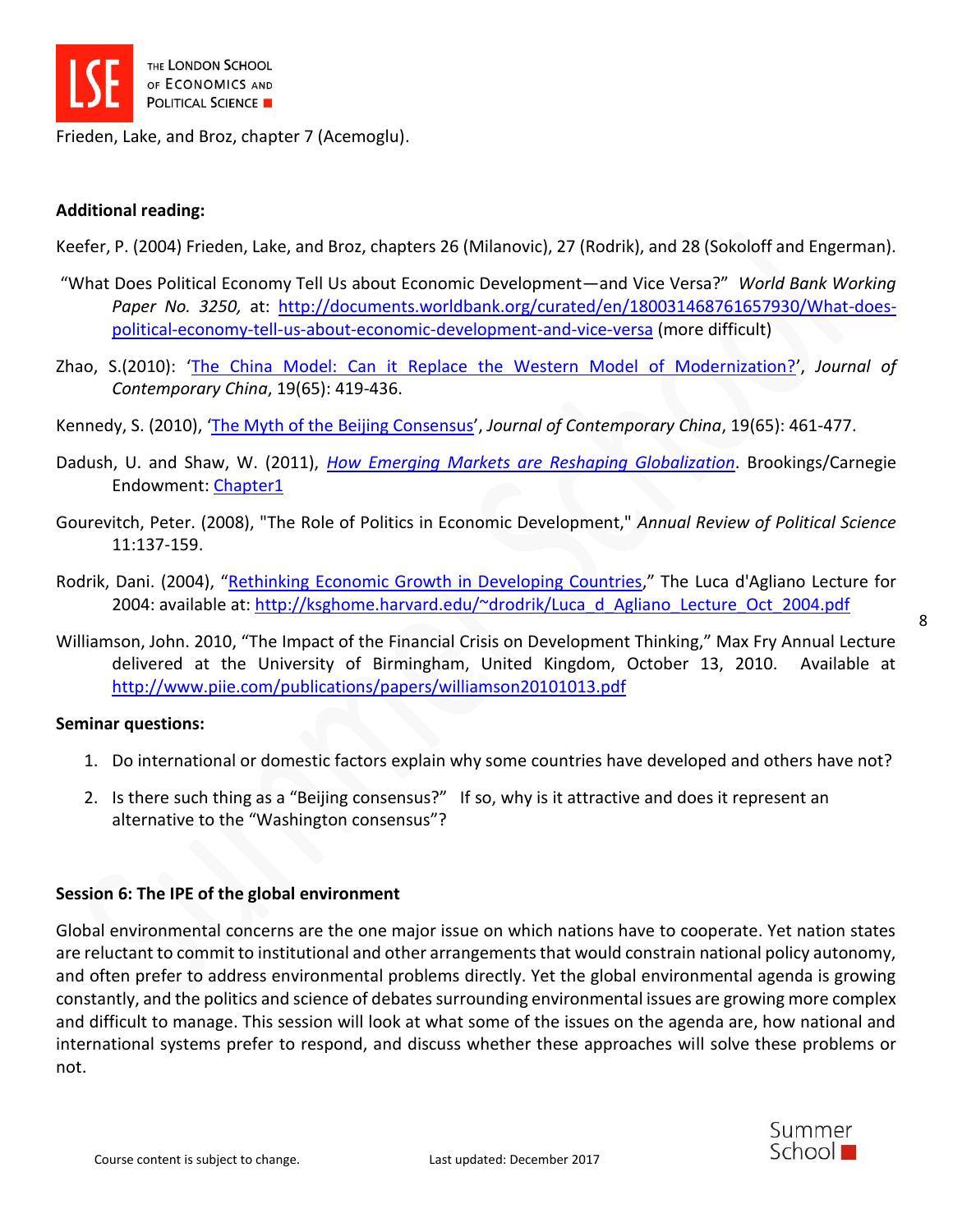

#### **Required reading:**

Ravenhill, Chapter 14 (Dauvergne).

Frieden, Lake, and Broz, Chapter 29 (Frankel) and 31 (Keohane and Victor).

#### **Additional reading:**

- Bernstein, S. (2002), ['Liberal Environmentalism and Global Environmental Governance'](https://gate2.library.lse.ac.uk/login?url=http://dx.doi.org/10.1162/152638002320310509), *Global Environmental Politics*, 2(3): 1-16.
- Keohane, R. O. and Victor, D. G. (2011), ['The Regime Complex for Climate Change'](https://gate2.library.lse.ac.uk/login?url=http://dx.doi.org/10.1017/S1537592710004068), *Perspectives on Politics*, 9(01): 7-23.
- Bernstein, Steven (2000), "Ideas, Social Structure and the Compromise of Liberal Environmentalism", *European Journal of International Relations,* 6:4, pp. 464-512.
- Clapp, J. and Helleiner, E. (2012). "International Political Economy and the Environment: Back to the Basics?", *International Affairs* 88 (3):485-501.
- Elliot, L. (2004), *The Global Politics of the Environment*, MacMillan.
- De Dombre, E.R. (2006), *The Global Environment and World Politics*, Continuum,. Chapter One.
- Falkner, Robert, Hannes Stephan, and John Vogler. (2010), "International Climate Policy after Copenhagen: Towards a 'Building Blocks' Approach", *Global Policy* 1 (3): 252-262.
- Duncan Brack and Kevin Gray, Multilateral Environmental Agreements and the WTO: a Report, RIIA and IISD, September 2003, available at, [https://www.iisd.org/pdf/2003/trade\\_meas\\_wto.pdf](https://www.iisd.org/pdf/2003/trade_meas_wto.pdf)

Wapner, Paul (1995), "Politics beyond the State: Environmental Activism and World Civic Politics", *World Politics,* 47:3, pp. 311-340.

- Elliott, Lorraine. 'Global Environmental Governance' in *Global Governance: Critical Perspectives*, edited by R. Wilkinson and S. Hughes (2002): 57-74.
- Newell, P. (2008), ['The Political Economy of Global Environmental Governance'](http://journals.cambridge.org.gate2.library.lse.ac.uk/action/displayAbstract?fromPage=online&aid=1891096&fulltextType=RA&fileId=S0260210508008140), *Review of International Studies*, 34(3): 507-529.

#### **Seminar questions:**

- 1. What are the main impediments to global environmental cooperation, and why is it so difficult to forge agreement?
- 2. Who are the winners and losers from effective global climate governance? Do normative and moral concerns matter more in this issue area than in others?

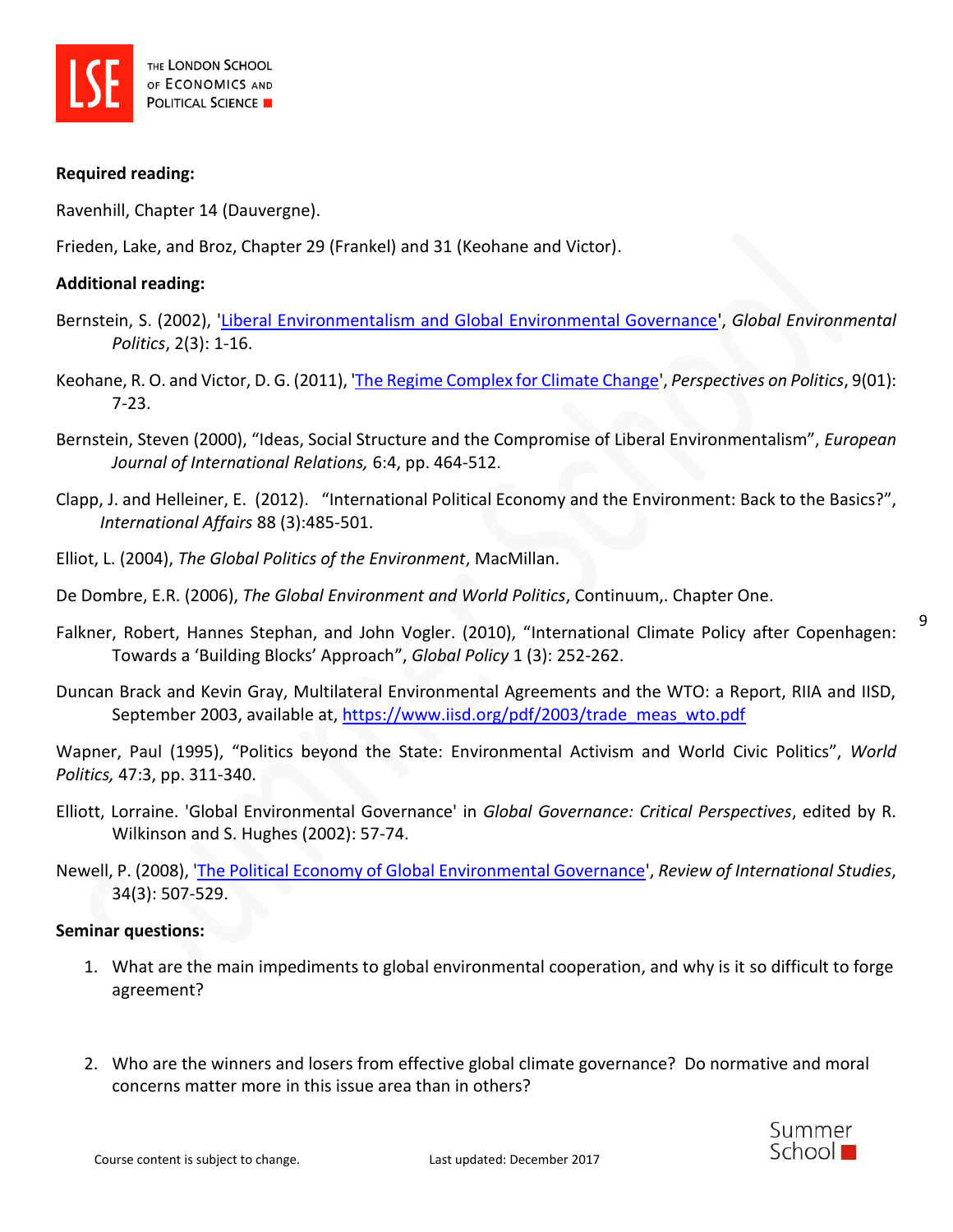

# **Session 7: The politics of currency crises: Bretton Woods, The European Monetary System 1992-3.**

Why are pegged exchange rate systems fragile? We first investigate a classic case of the postwar period, the breakdown of the Bretton Woods system of pegged exchange rates in the early 1970s. We then turn to consider the problems of the European Monetary System in the 1980s and early 1990s.

# **Required reading:**

Oatley, Chapters 10-11.

Frieden, Lake, and Broz, Frieden (14).

#### **Additional reading:**

Frieden, Lake, and Broz, Chapter 13 (Aizenman) and 17 (Broz).

- Cohen, B.J. 'The Triad and the Unholy Trinity: Problems of International Monetary Cooperation', in Frieden, Lake, and Broz, (eds.) *International Political Economy: Perspectives on Global Power and Wealth* (2010), ch. 15.
- Eichengreen, B, ['The EMS Crisis in Retrospect',](http://webct.lse.ac.uk/SCRIPT/2005_IR451/scripts/student/serve_page.pl/2005_IR451/) NBER Working Paper 8035 (2000). available at: [http://papers.nber.org/papers/w8035.pdf.](http://papers.nber.org/papers/w8035.pdf)
- IMF, *World Economic Outlook* (May 1998), [Chapter 4.](http://webct.lse.ac.uk/SCRIPT/2005_IR451/scripts/student/serve_page.pl/2005_IR451/) available at: <http://www.imf.org/external/pubs/ft/weo/weo0598/pdf/0598ch4.pdf>

Walter, Andrew. 1993. *World Power and World Money*, ch.6.

- Calvo, G. and Reinhart, C. 'Fear of Floating' *Quarterly Journal of Economics* 117:2 (May 2002). Available in journals in the electronic library.
- Eichengreen, B. (2010), *The Rise and Fall of the Dollar and the Future of the International Monetary System*. Oxford: Oxford University Press. Chapters 1 – 3.

#### **Seminar questions***:*

- 1. Was the breakdown of the Bretton Woods pegged exchange rate system the inevitable result of US decline?
- 2. If pegged exchange rate systems are difficult to maintain under circumstances of international capital mobility, why do so many developing countries peg their currencies?

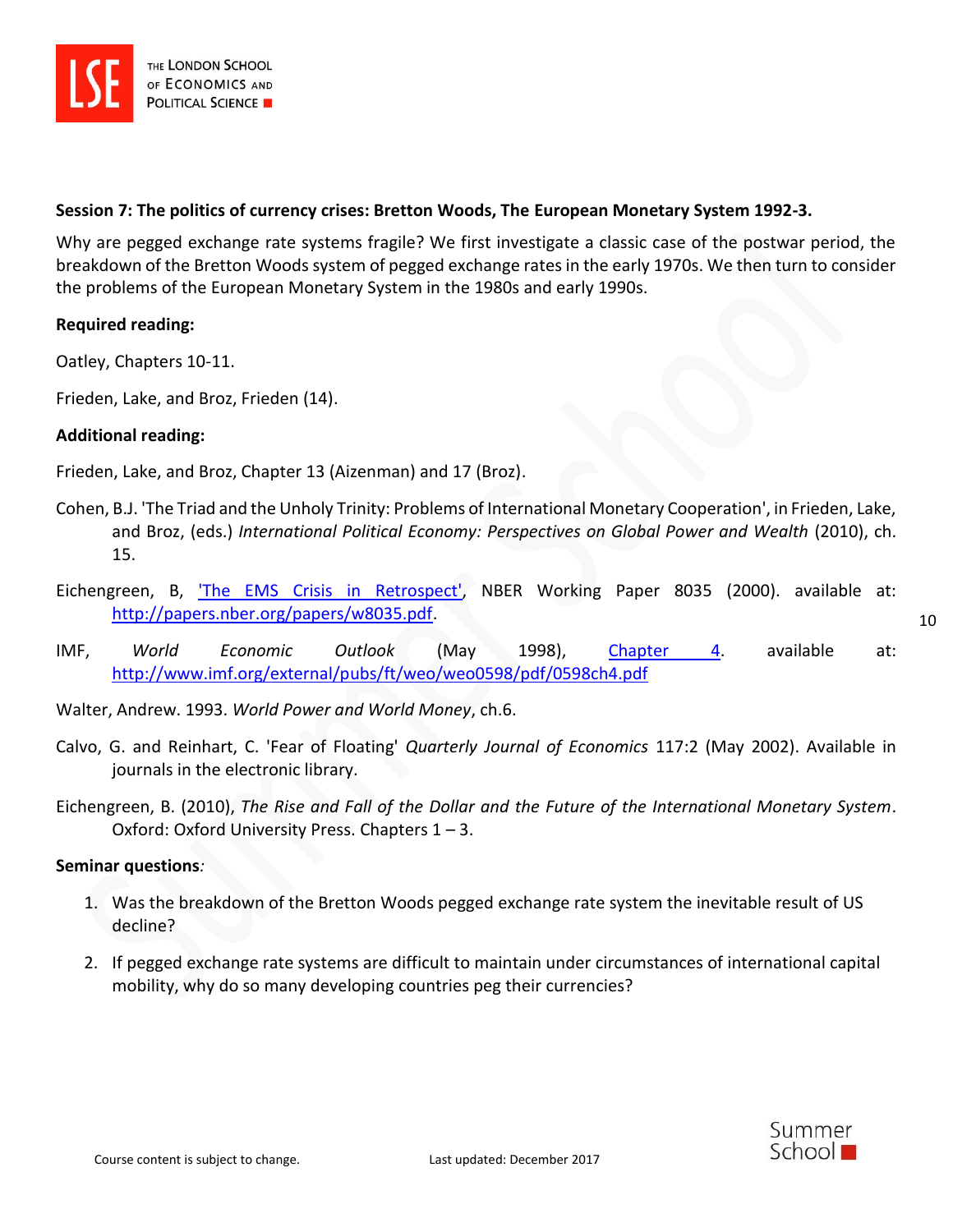

### **Session 8: The Political Economy of Financial Crises**

We investigate why developing countries have been particularly prone to deep financial crises and why, more recently, financial fragility reappeared in the developed countries. First, we examine the case of 'petro-dollar recycling' in the 1970s and the Latin American debt crisis of the 1980s. We then turn to consider the so-called 'capital account crises' of the 1990s, in Mexico, East Asia and Argentina. Finally, we discuss the origins and consequences of the recent global financial crisis. We focus on the political and institutional factors that contribute to financial fragility.

#### **Required reading:**

Ravenhill, Chapter 8 (Pauly).

Frieden, Lake, and Broz, Chapter 15 (Chinn and Frieden).

#### **Additional reading:**

- IMF, *Global Financial Stability Report, September 2003,* ch.4: Volatility of Private Capital Flows to Emerging Markets,<http://www.imf.org/External/Pubs/FT/GFSR/2003/02/pdf/chp4.pdf>
- 11 Radelet, S. and Sachs, J. ['What Have We Learned, So Far, From the Asian Financial Crisis?'](javascript:doWindowOpenFixStr() CAER II Discussion Paper No. 37 ( March 1999).Edwards, S. 'The Mexican Peso Crisis', *The World Economy*, 21/1, (January 1998), 1-30.
- Eichengreen, Hausmann and Panizza, ['Currency Mismatches, Debt Intolerance and Original Sin: Why They Are](javascript:doWindowOpenFixStr()  [Not the Same and Why it Matters'](javascript:doWindowOpenFixStr() NBER Working Paper 10036 (October 2003).
- James, Harold, "Who Broke Global Finance, and Who Should Pay for It?", *Foreign Affairs*, January/February 2009:<https://www.foreignaffairs.com/authors/harold-james>

Brender, Anton and Florence Pisani. 2009: [Globalized finance and its collapse](http://www.dexia-am.com/globalisedfinance/)

- Levine, Ross (2010). "An Autopsy of the U.S. Financial System", *NBER Working Paper No. 15956*, April. [http://www.nber.org/papers/w15956.](http://www.nber.org/papers/w15956)
- Helleiner, Eric. (2011): ['Understanding the 2007-2008 Global Financial Crisis: Lessons for Scholars of](https://gate2.library.lse.ac.uk/login?url=http://dx.doi.org/10.1146/annurev-polisci-050409-112539)  [International Political Economy?'](https://gate2.library.lse.ac.uk/login?url=http://dx.doi.org/10.1146/annurev-polisci-050409-112539), *Annual Review of Political Science*, 14: 67-87.
- Lo, A. (2012), "Reading about the Financial Crisis: A Twenty-One-Book Review", *Journal of Economic Literature* 50 (1): 151-178.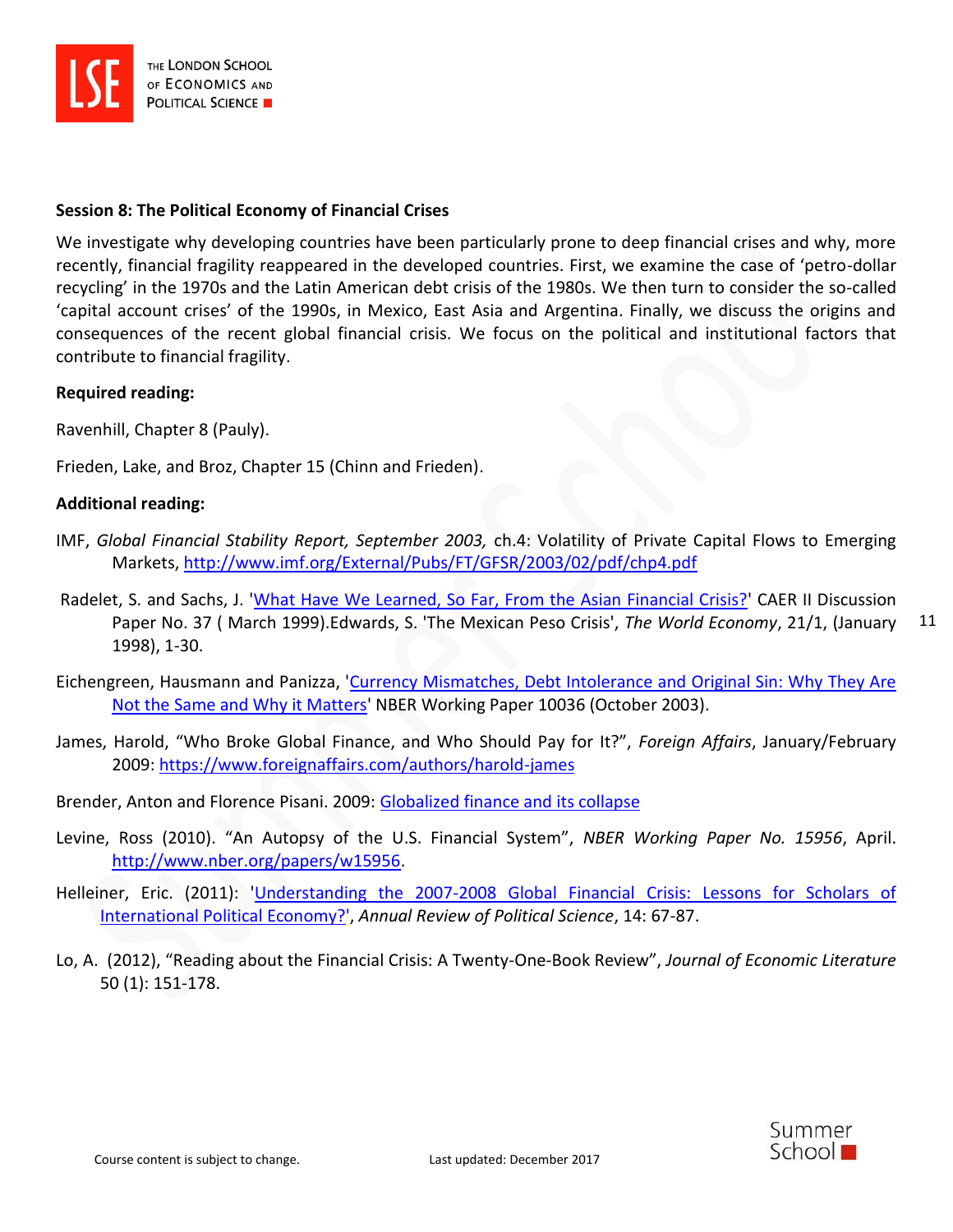#### **Seminar questions:**

- 1. Are emerging market countries any more prone to serious financial crises than advanced countries? If so, why?
- 2. Why have so many developing countries borrowed offshore in the apparently dangerous form of hard currency bank loans?

# **Session 9: The Politics of Global Imbalances**

Some authors have claimed that the international monetary and financial system has imperceptibly moved in the direction of a "new Bretton Woods" system, pointing to the tendency of developing countries to peg to the dollar and to accumulate large dollar reserves. Others argue that the historical parallels are misleading. This debate is also relevant to the issue of whether large global "imbalances", in particular the re-emergence of large US external deficits, are sustainable over the long term. We also discuss the link between imbalances and the rise of populism in the West.

#### **Required reading:**

Eichengreen, Barry. 2004. "[Global Imbalances and the Lessons of Bretton Woods](http://www.nber.org/papers/w10497)." NBER Working Papers.

Frieden, Lake, and Broz, Chapter 2 (Frieden).

Anne Case and Angus Deaton. (2017), Mortality and Morbidity in the  $21<sup>st</sup>$  Century. Available at [https://www.brookings.edu/wp-content/uploads/2017/03/6\\_casedeaton.pdf](https://www.brookings.edu/wp-content/uploads/2017/03/6_casedeaton.pdf)

# **Additional reading:**

- Dooley, Folkerts-Landau, and Garber. 2003. "[An Essay on the Revived Bretton Woods System](http://www.nber.org/papers/w9971)," NBER Working Papers.
- Walter, Andrew. 'Global Economic Governance after the Crisis: The G2, the G20, and Global Imbalances.' *Bank of Korea Working Paper*, 2011 | [Read Paper](http://personal.lse.ac.uk/wyattwal/images/Globaleconomicgovernanceafterthecrisis.pdf)
- Gourinchas, P-O, and Rey, H. (2005), "From World Banker to World Venture Capitalist: US External Adjustment [and the Exorbitant Privilege."](http://www.nber.org/papers/w11563) NBER Working Papers.
- Dooley, Folkerts-Landau, and Garber. (2004), "The Revived Bretton Woods System: The Effects of Periphery [Intervention and Reserve Management on Interest Rates & Exchange Rates in Center Countries](http://www.nber.org/papers/w10332)", NBER Working Papers.

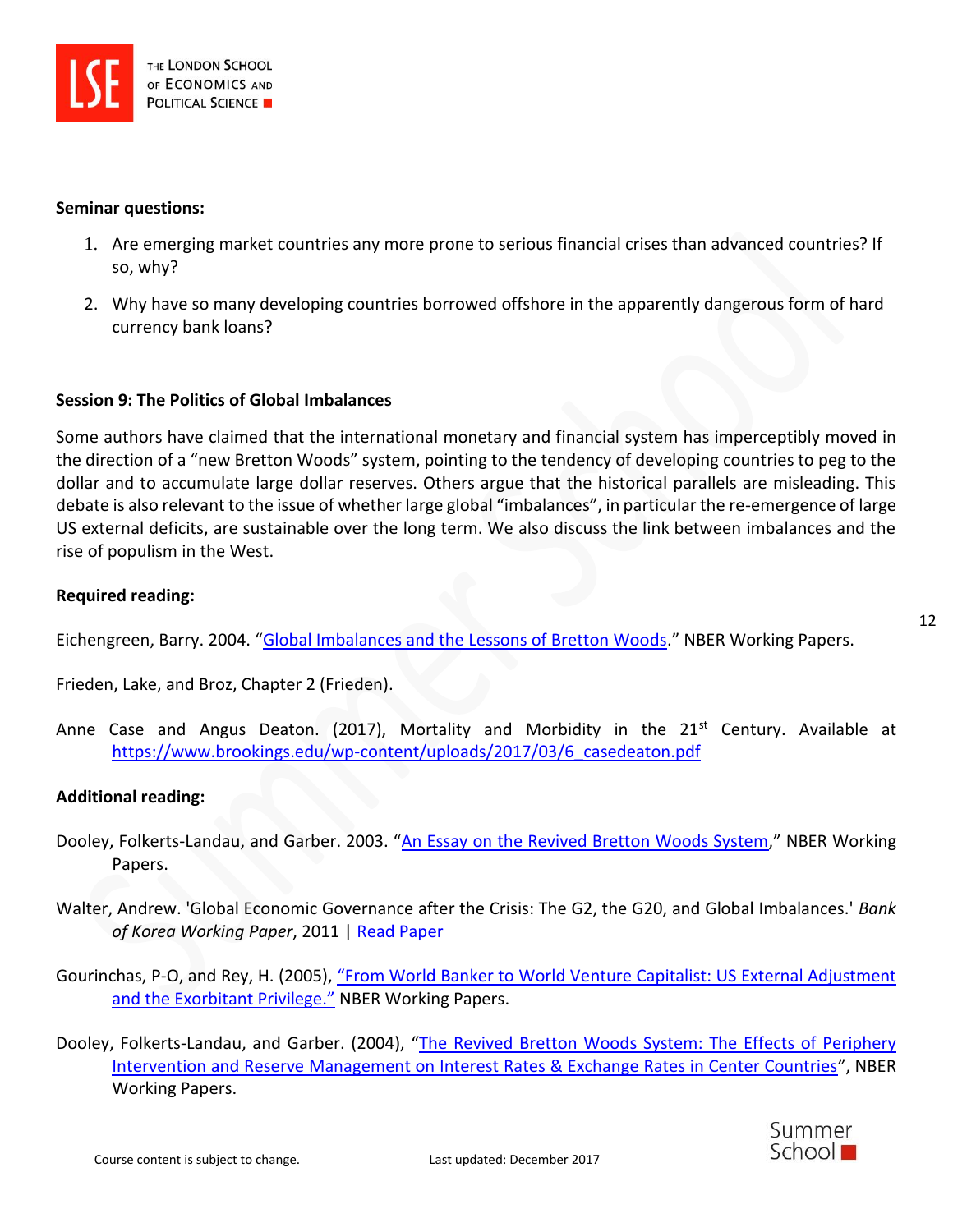

Summers, Larry. (2005), "The US Current Account [Deficit and the Global Economy](https://www.imf.org/en/Publications/Other-Periodicals/Issues/2016/12/31/The-U-S-17872)," And his "Reflections on Global Account Imbalances and Emerging Markets Reserve Accumulation," 2006: [https://www.harvard.edu/president/speeches/summers\\_2006/0324\\_rbi.php](https://www.harvard.edu/president/speeches/summers_2006/0324_rbi.php)

McKinsey (2007) *[The New Power Brokers: How Oil, Asia, Hedge Funds and Private Equity are Shaping Capital](http://moodle.lse.ac.uk/file.php/89/MGI_New_Power_Brokers_full_report.pdf)  [Markets](http://moodle.lse.ac.uk/file.php/89/MGI_New_Power_Brokers_full_report.pdf)*

#### **Seminar questions:**

- 1. With regard to contemporary global imbalances, who is exploiting whom?
- 2. Are global macroeconomic imbalances the principal cause of the recent rise of populism in the West?

# **Session 10: Globalisation and economic policy: integration and welfare in Europe**

To what extent is deeper integration in Europe, including EMU, a response to globalization? What were the origins and consequences of the Single Market Programme in Europe? What explains the Maastricht treaty on monetary union and the subsequent adoption of a single currency? Is the European welfare state under threat from globalization? Does deeper integration increase the EU's power within the international political economy? What complications do Brexit and Europe's 2008-2012 debt crisis pose?

### **Required reading:**

Ravenhill, Chapter 10 (McGrew).

Frieden, Lake, and Broz, Chapter 16 (Copelovitch, Frieden, and Walter).

Dani Rodrik. (2017), "Populism and the Economics of Globalization", NBER Working Paper 23559. Available at: <http://www.nber.org/papers/w23559>

# **Additional reading:**

- Ravenhill, Chapter 11 (Hay).
- Owen, E. and S. Walter. (2017), 'Open Economic Politics and Brexit: Insights, Puzzles, and Ways Forward,' *Review of International Political Economy* 24 (2):179-202.
- Sadeh, T., and A. Verdun. 'Explaining Europe's Monetary Union: A Survey of the Literature,' *International Studies Review* 11 (2):277-301.
- Abdelal, R. (2006): ['Writing the rules of global finance: France, Europe and capital liberalization,'](https://gate2.library.lse.ac.uk/login?url=http://dx.doi.org/10.1080/09692290500396602) Review of International Political Economy, 13(1): 1-27.
- Dyson, K. 'The Franco-German relationship and Economic and Monetary Union: Using Europe to 'bind Leviathan'', *West European Politics*, 22/1 (January 1999), 25-44.

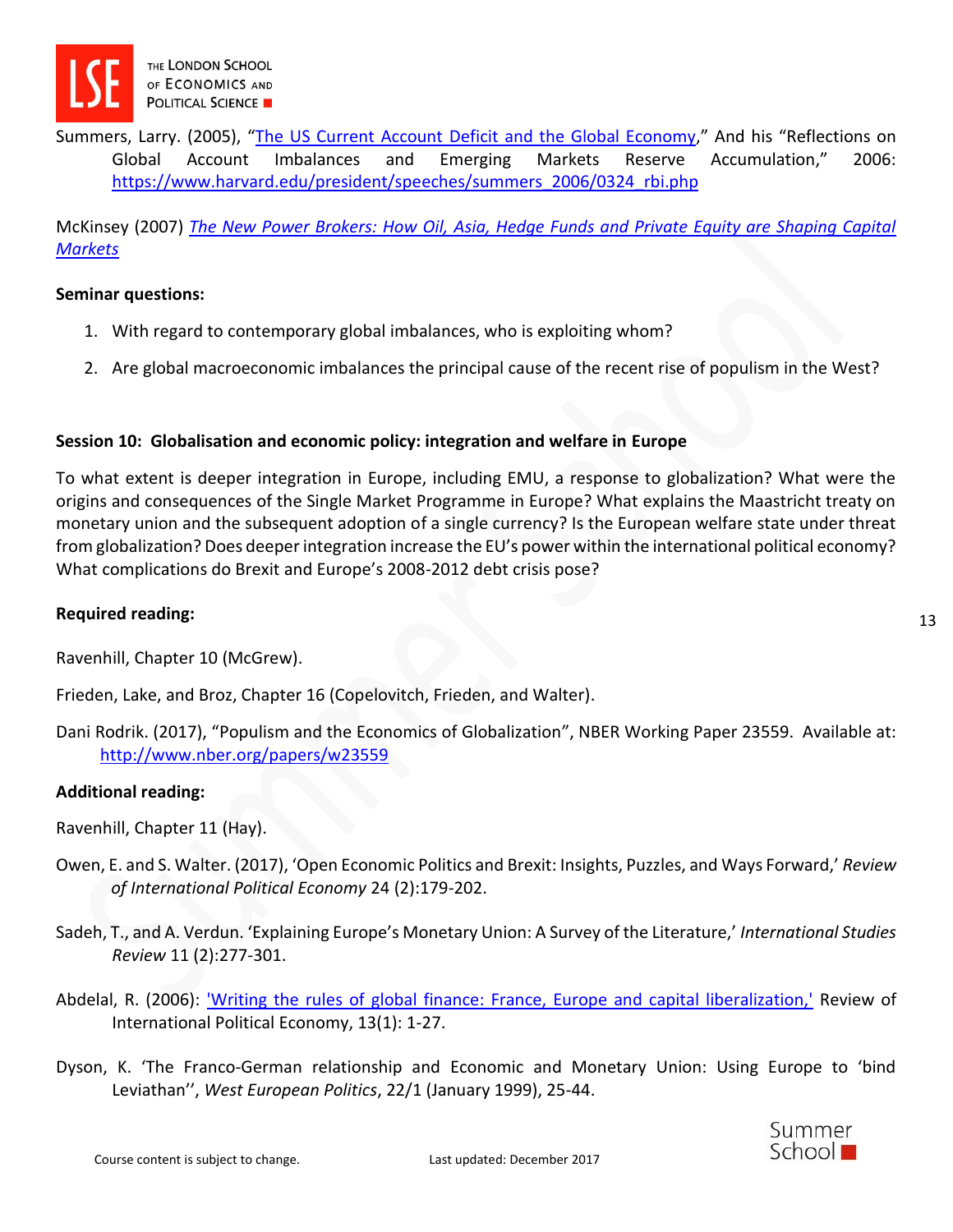

- Lamy, P. (2002), 'Stepping stones or stumbling blocks? The EU's approach towards the problem of multilateralism vs regionalism in trade policy', *The World Economy* (25:10): 1399-1413.
- Navarro, Vincente, John Schmitt and Javier Astudillo, 'Is Globalisation Undermining the Welfare State?' *Cambridge Journal of Economics*, 28:1 (2004), 133-152.

Cohen, B. ['Phoenix Risen: The Resurrection of Global Finance',](https://www.cambridge.org/core/journals/world-politics/article/phoenix-risen-the-resurrection-of-global-finance/54910C63F503A45E240AFBDE28451733) *World Politics* 48/2 (January 1996).

Mosley, Layna. ['Room to Move: International Financial Markets and National Welfare States',](https://www.cambridge.org/core/journals/international-organization/article/room-to-move-international-financial-markets-and-national-welfare-states/9ECAC7CAAAACFCEB277EECE8A6A8927F) *International Organization*, 54/4 (Autumn 2000) 737-773.

Eichengreen, Barry. 'The Euro's Never-Ending Crisis', *Current History* 110 (734).

Ikenberry, G.John. 'The International of the Liberal International Order?', International Affairs 94:1 (2018): 7- 23.

#### **Seminar questions:**

- 1. Is the deepening and expansion of European integration in recent decades a response to external pressures or internal opportunities?
- **2.** Can the European Union survive the strains of globalization and monetary union?

# **Session 11: MNCs in the global political economy**

During the last half-century the importance and strength of foreign direct investment and multinational corporations has grown significantly. How did this come about and what does it mean for the management of the international system? What does it mean for developing countries? Have global firms come to rival states as actors in the global political economy? What accounts for the changing political landscape for MNCs in the West?

#### **Required reading:**

Oatley, chapters 8 and 9.

Ravenhill, chapter 7 (Thun).

Frieden, Lake, and Broz, chapter 12 (Li and Resnick).

#### **Additional reading:**

Frieden, Lake, and Broz, chapters 9 (Caves), 10 (Pandya), and 33 (Mansfield and Mutz).

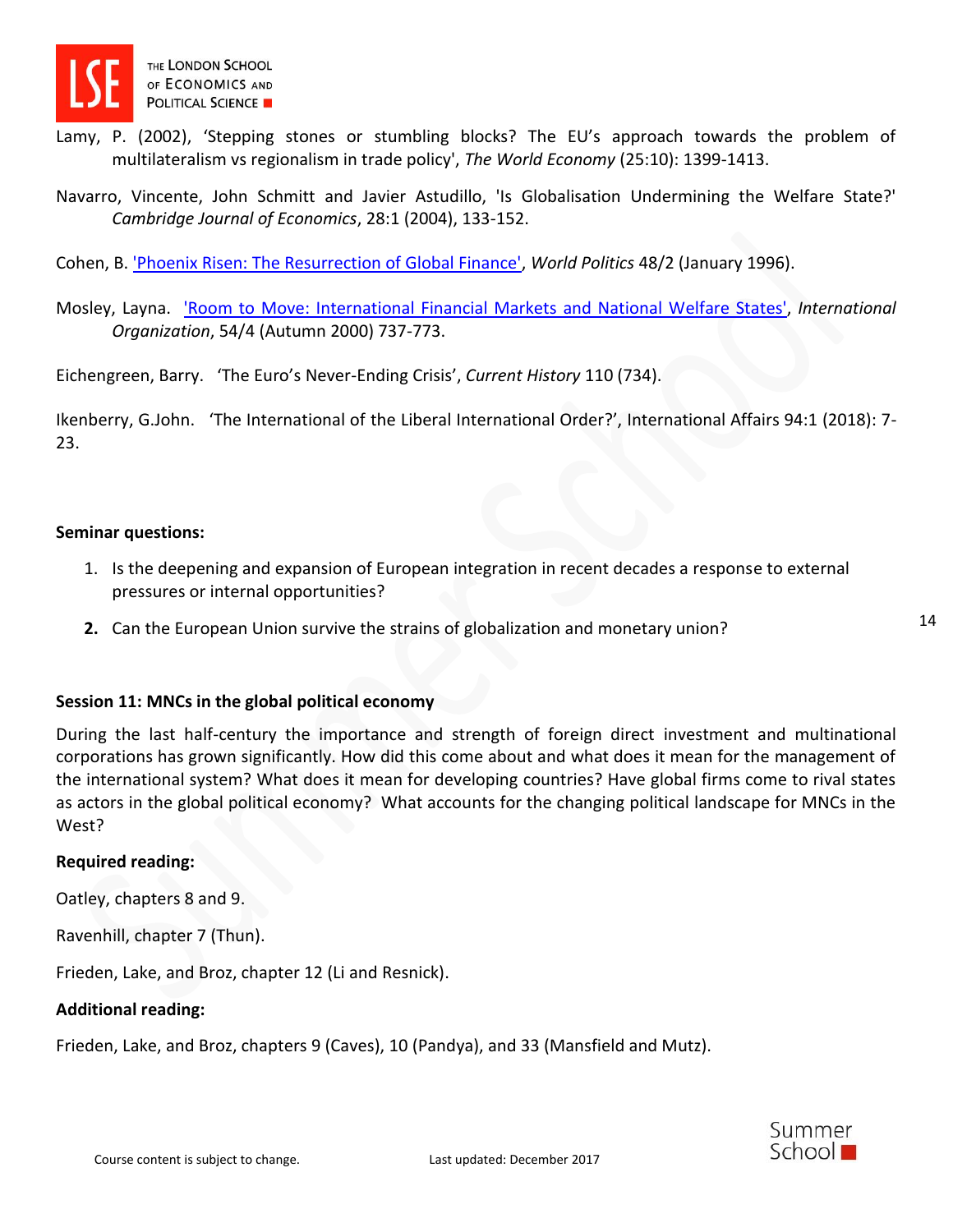

- Levy, David L. and Aseem Prakash (2003), "Bargains Old and New: Multinational Corporations in Global Governance", *Business and Politics*, Vol. 5, no. 2, 131-150.
- Story, J. (2011), "China and the Multinational Experience", in D. Coen, W. Grant, and G. Wilson (Eds.), *The Oxford Handbook of Business and Government*. Oxford University Press.
- Thun, E. (2011), "The Globalization of Production", in J. Ravenhill (Eds.), *Global Political Economy*, 3rd Edition. Oxford University Press.
- Shah M. Tarzi, "Third World Governments and Multinational Corporations: Dynamics of Host's Bargaining Power", in Frieden, Lake, and Broz, (eds.) *International Political Economy: Perspectives on Global Power and Wealth* (2010), ch. 10.
- Robert Gilpin, Chapter 11: "The State and the Multinationals", in *Global Political Economy: Understanding the international economic order*, Princeton University Press, 2001
- Transcript of an IMF Book Forum—The World Is Flat: A Brief History of the Twenty-First Century (2005; summary of Thomas Friedman, The World is Flat): [http://www.imf.org/external/np/tr/2005/tr050408bf.htm.](http://www.imf.org/external/np/tr/2005/tr050408bf.htm)

Dicken, Peter. (2011), *Global Shift: Mapping the Contours of the Global Economy* London: SAGE Publications.

# **Seminar questions:**

- 1. What determines the relative bargaining power of states and MNCs in the global economy?
- 15 2. Does the rise of foreign direct investment and outsourcing "flatten" the world economy? If so, how?

# **Session 12: Regionalism in the World Economy**

The origins of the 'new regionalism' in the Americas, Asia and Africa. We investigate the emergence of NAFTA, Mercosur, the ASEAN FTA and other regional arrangements outside of Europe. What explains this trend towards regionalism? What are its consequences for global governance and the multilateral trading system in particular?

# **Required reading:**

Ravenhill, Chapter 6 (Ravenhill).

Frieden, Lake, and Broz, Chapter 11 (Simmons).

# **Additional reading:**

Panagariya, A. (1999), 'The Regionalism Debate: An Overview', *World Economy* 22/4.

Chase, K. (2003), 'Economic Interests and Regional Trading Arrangements: The Case of NAFTA', *International Organization* (57:1): 137 - 174.

*New Political Economy* (2000) special issue on regionalism (5:3).